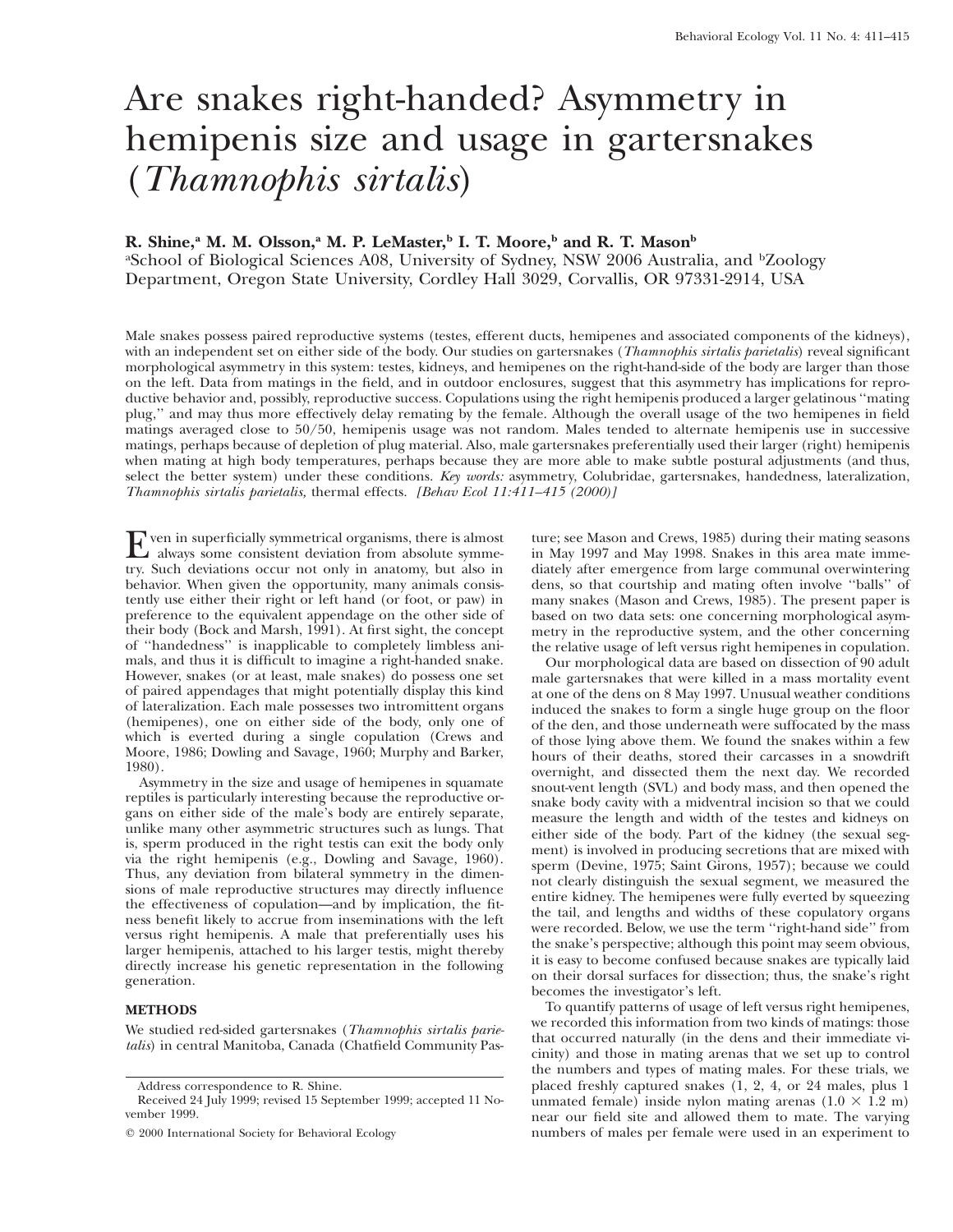

#### **Figure 1**

Deviations from bilateral symmetry in the reproductive systems of male gartersnakes, *Thamnophis sirtalis parietalis.* Compared to the equivalent organ on the left-hand side of the body, the right-hand side system comprises a wider hemipenis, a longer and wider testis, and a longer and wider kidney. Hemipenis lengths do not differ between the two sides of the body. \*Comparisons are statistically significant (*p* - .05); see text for statistical tests.

test whether operational sex ratio influenced the determinants of male mating success (Shine et al., 2000). Operative temperatures were measured on Hobo-temp data-loggers, at 10-min intervals throughout the study, by means of thermocouples placed inside dead snakes (in May 1997) or in hollow copper tubes (in May 1998) adjacent to the enclosures. For the 1998 trials, we estimated operative snake temperatures from model temperatures, plus information on heating and cooling rates of snakes. Except for a small subset of repeated matings (which are analyzed separately from the other data sets), no individual male or female snake was represented in more than one mating. Thus, all matings comprise statistically independent data.

#### **RESULTS**

## **Asymmetry in size of the reproductive organs**

Dissections of 90 adult male snakes revealed significant size differences between organs on either side of the body (Figure 1). The reproductive structures on the right-hand side averaged significantly larger than those on the left. Using paired *t* tests with 89 degrees of freedom, the right-hand side hemipenis was wider ( $t = 2.82$ ,  $p < .006$ ), and the right-hand testis was both longer ( $t = 8.05, p < .0001$ ) and wider ( $t = 2.46, p$  $<$  .02). Hemipenis lengths ( $t = 1.63$ ,  $p = .11$ ) did not differ significantly between the two sides of the body. Asymmetry was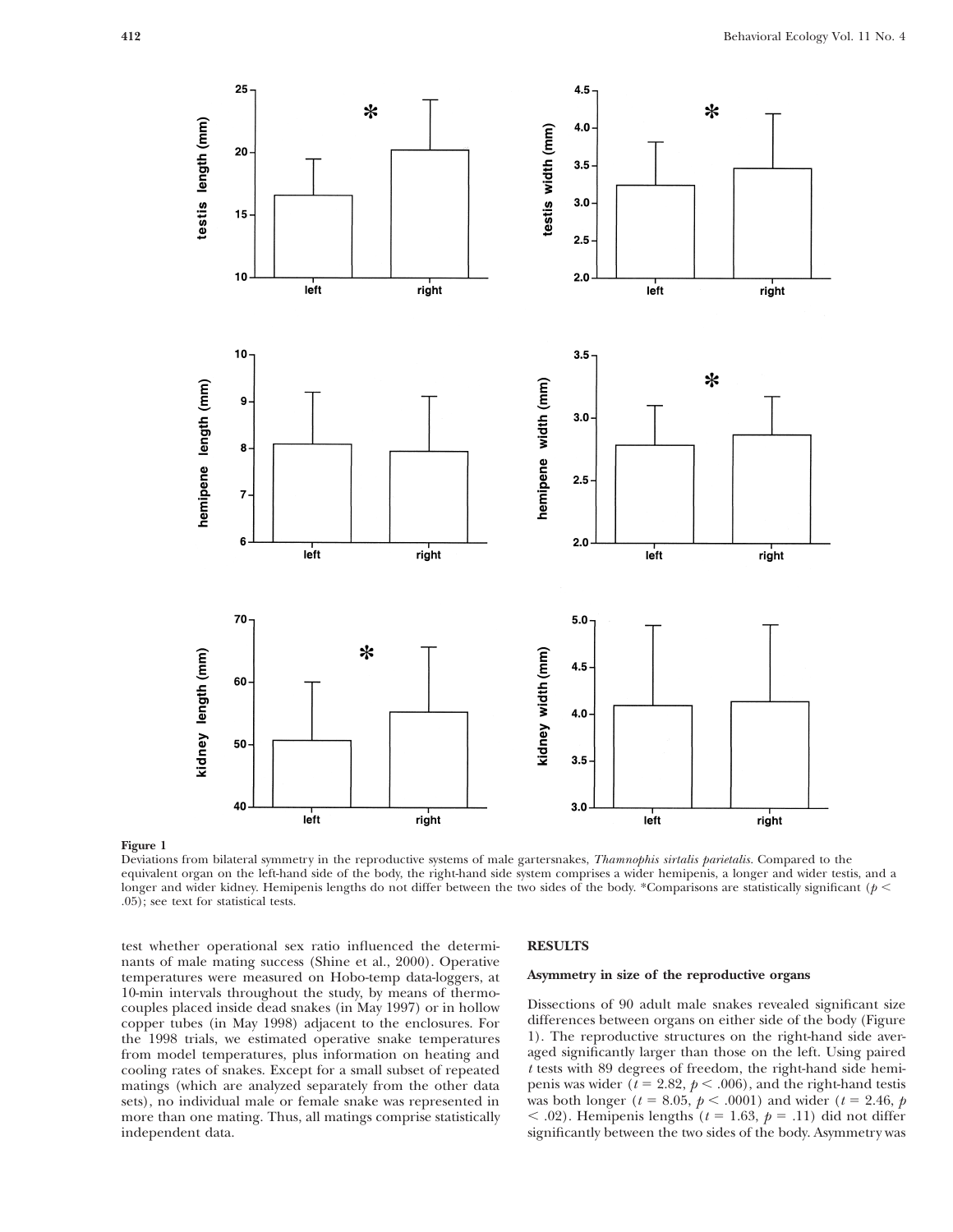also present in the kidney (larger on the right: length,  $t =$ 4.88,  $p < .0001$ ; width,  $t = 0.40$ ,  $p = .69$ ).

#### **Asymmetry in usage**

#### *Field matings*

Within mated pairs found *in copulo* in the field, approximately equal numbers of males used their right versus left hemipenis. In May 1997 we recorded 161 such pairs, 74 of which (46%) involved the right hemipenis (against a null of 50%, binomial test,  $z = 0.95$ ,  $p = .34$ ). In May 1998 we recorded 44 pairs, exactly half of which (22 pairs) involved use of the right hemipenis.

We looked for any correlates of right versus left hemipenis use among these pairs, both in the combined data set and in each year separately, but found no significant differences between matings using either hemipene in terms of body sizes (SVLs, masses) of the male or female (one-factor ANOVAs, *p* .50 for all traits). Our data also do not reveal any obvious spatial (habitat-associated) variation in hemipenis choice: for matings where we recorded locations of the pairs, usage patterns were similar inside the den (25 left/18 right) versus in the surrounding meadows (21 left/19 right).

#### *Arena trials*

In the arena matings recorded in 1997, the right hemipenis was used in 61% (52 of 85) of matings, an almost-significant deviation from the null expectation of 50% (binomial test, *z*  $= 1.95, p = .051$ . In contrast, the arena matings in 1998 produced almost equal usage of each hemipenis: we recorded a total of 80 matings using the left hemipenis and 79 using the right (49.7% right; against a null of 50%,  $z = 0$ ,  $p > .90$ ). The 2 years did not differ significantly in relative numbers of matings using right versus left hemipenes ( $\chi^2$  = 2.50, 1 df, *p*  $= .11$ .

We examined these data in more detail to look for any correlates of hemipenis choice. As for the field matings, we detected no significant biases in hemipenis use with respect to male or female body sizes ( $p > .50$ ). However, the more extensive data for the arena trials (since we knew when and where copulation commenced and concluded) allowed us to test additional variables in this way. The duration of copulation was similar in matings involving either hemipenis (means  $= 13.7$  min, SD  $= 4.97$  for the left hemipenis, versus 19.6  $\pm$ 11.1 minu for the right, Mann-Whitney  $U = 24.0$ ,  $z = 1.13$ ,  $p$  .26). The male's choice of hemipenis did not depend on the numbers of other males with whom he was competing for courtship. The duration of courtship before intromission did not affect the male's choice of hemipenis; this duration varied among trials, but did not differ significantly between matings involving the left versus right hemipenis within any trial  $(p >$ .40 in all comparisons).

Nonetheless, hemipenis usage in the arena trials was not random: the magnitude of the bias toward ''right-handedness'' depended on thermal conditions. Males used their left and right hemipenes in approximately equal proportions when the weather was relatively cool, but showed a strong right bias under warmer conditions (Figure 2). This result is most easily seen from a logistic regression with ambient (operative) temperature as the independent variable and right versus left hemipenis usage as the dependent variable. The log-likelihood ratio test for the influence of temperature on hemipenis choice yielded a chi-square value of 6.92 (1 df, *p* .0085). The pattern was apparent within both years of our study.

The choice of hemipenis use may also depend upon a male's prior mating history. In one set of trials, we allowed males to mate repeatedly with a series of females, so that we



### **Figure 2**

The proportion of gartersnake matings using right versus left hemipenes, as a function of the thermal conditions at the time of coitus. The data on hemipenis use were taken from mating trials in outdoor arenas; the ambient thermal environment was quantified by temperatures inside physical (copper) models placed in full sunlight, a few meters from the arenas. Body-temperature categories were defined so as to include approximately similar sample sizes (number of matings) where possible; thus some temperature intervals are wider than others. Sample sizes for each temperature group (starting with the lowest temperature) were 7, 16, 35, 43, 32, 25, 31, and 28. Spearman rank correlation for these data:  $r_s = .81$ ,  $p = .047$ .

could record which hemipene was used in successive matings. The males in these trials showed a strong tendency to alternate hemipenis use when they mated more than once within a single day (alternated in 7 out of 8 cases; against a null of 50/50,  $\chi^2 = 4.50$ , 1 df,  $p < .05$ ). However, in successive matings that were separated by  $> 12$  h (i.e., on successive days), the same hemipenis was used in two of four cases. Thus, males may alternate hemipenis use primarily when they mate in rapid succession. We also removed mating plugs (Devine, 1975) from these females after each mating, so that we could compare the sizes (masses) of plugs produced from each hemipene. Plugs from the right hemipenis averaged significantly larger (mean =  $0.08$  g, SD =  $0.03$ ,  $n = 14$ ) than those from the left (mean = 0.06 g, SD = 0.03,  $n = 11$ ;  $F_{1,23} = 4.62$ ,  $p <$ .05). However, mating plugs from field matings did not differ significantly in mass depending on which hemipenis was used  $(F_{1,41} = 1.22, p = .28).$ 

## **DISCUSSION**

It has been known for a long time that the internal anatomy of snakes displays considerable asymmetry, and this is true for the position (anterior–posterior) as well as for the size of many internal organs such as the testes and kidneys (e.g., Bergmann, 1951, 1958a,b; Wallach, 1991). Our data show that this asymmetry extends to the hemipenis as well, at least in *Thamnophis sirtalis parietalis,* and that it may be associated with nonrandom choice of hemipenis use in this species.

Previous work on these topics has been limited (especially for field matings), but results are consistent with our study. For example, overall usage of the two hemipenes in field matings approximated 50/50, as reported in an earlier study of the same species (Blanchard and Blanchard, 1941); this may be the general rule among squamates (Crews, 1978; Secor, 1987; Tokarz and Slowinski, 1990; Zweifel, 1980, 1997). Despite the overall equal usage of the hemipenes, however, it is clear that the male's selection of his left versus right hemi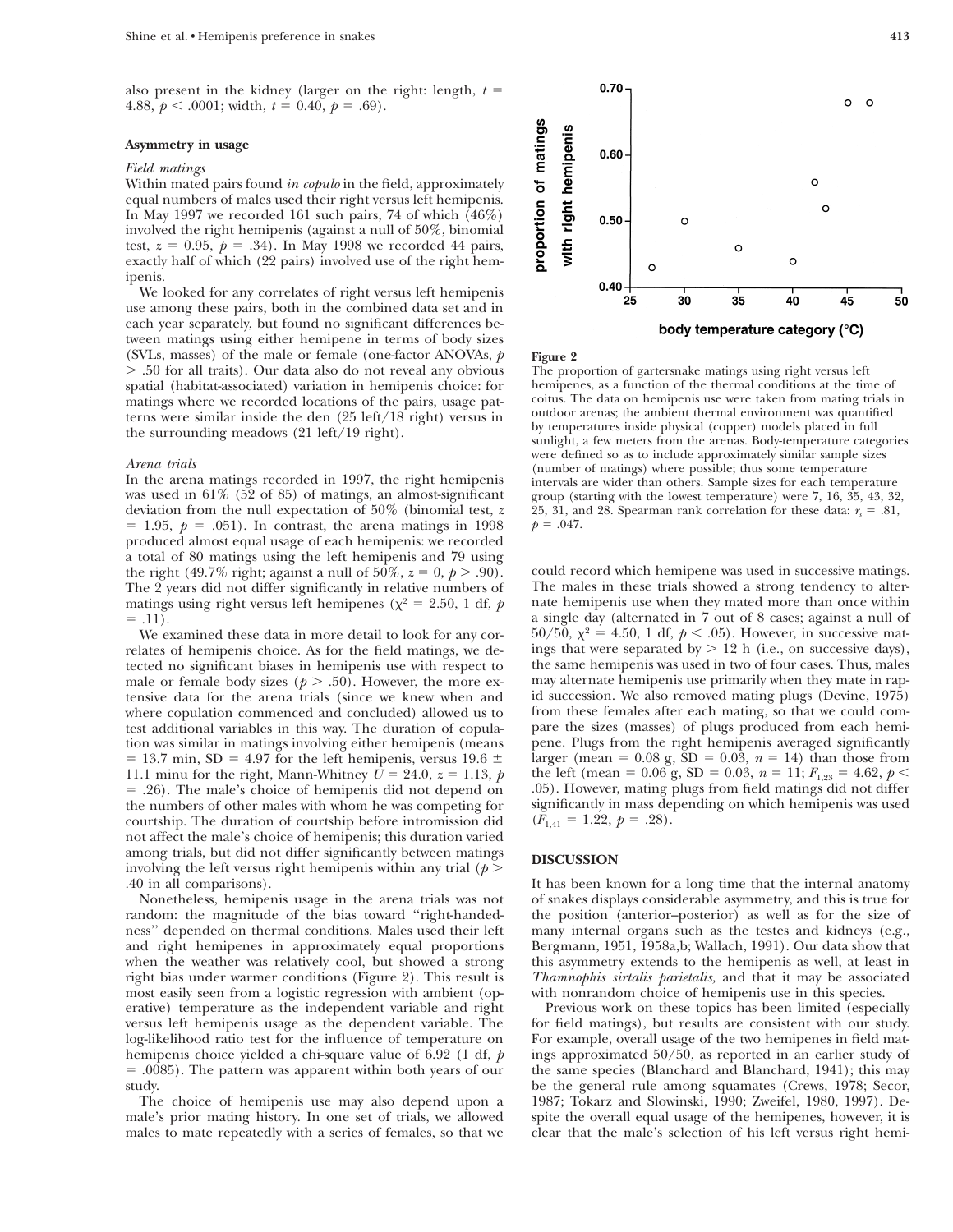penis for copulation is not random. Previous authors have speculated that male snakes simply use whichever hemipenis is closest to the female's cloaca (e.g., Murphy and Barker, 1980; Secor, 1987). This may often be true, but other factors also play a role.

The most straightforward influence on hemipenis use is the male's prior mating history. Our study suggests that males alternate between usage of their two hemipenes in some circumstances but not in others, depending on the time interval since previous copulation. A tendency for males to alternate use of the two hemipenes, at least when multiple matings are available in quick succession, has been reported in other squamate species (e.g., Olsson and Madsen, 1998; Tokarz and Slowinski, 1990; Zweifel, 1981, 1987). The ultimate selective advantage for this alternation may involve sperm depletion for many species (Tokarz and Slowinski, 1990; Zweifel, 1981, 1987), but this argument cannot be applied to gartersnakes. Male *Thamnophis sirtalis parietalis* produce their sperm several months before mating, and their testes are inactive during the mating season (e.g., Crews and Moore, 1986). However, gartersnakes also transfer kidney secretions (to form the mating plug) when they copulate (Devine, 1975). Hence, there is a substance other than spermatozoa that might potentially be difficult to generate quickly enough for two matings in rapid succession. In keeping with this hypothesis, data from our repeated matings trials (see above) suggest that the mass of the mating plug may be lower from second copulations than from first copulations. Plug mass declined from the first to the second mating in nine males, remained the same in two, and did not increase in any (using the binomial test,  $p = .03$ ). Similarly, the number of sperm transferred per copulation fell rapidly in another squamate species (an anoline lizard) when males were forced to use the same hemipenis for multiple matings in quick succession (Tokarz and Slowinski, 1990).

More surprisingly, hemipenis use was strongly associated with the ambient thermal environment, suggesting that male snakes facultatively adjust their use of hemipenes in relation to thermal influences. We interpret this pattern to mean that snakes prefer to use the larger (right-hand side) hemipenis if they are able to do so without compromising mating opportunities. High body temperatures enhance gross locomotor ability in this species (Heckrotte, 1967) and plausibly also improve the male's ability to make subtle adjustments of posture (such as shifting his tailbase from one side of the female to the other), without losing his position in competition with other males.

Male gartersnakes that use their right hemipenis under such circumstances may be advantaged because the hemipenis is wider and is connected to a larger source of sperm (the testis) and accessory secretions (the kidney). However, the benefits are likely to be modest, especially in relation to the fitness penalty associated with foregoing a favorable position by realigning the body during courtship. Hence, males often use their left hemipenis, especially when they are relatively cold (and thus less able to carry out complex mating maneuvers), or when they have recently expended semen and plug material from the right-hand-side copulatory system.

Although our data set is the most extensive available on asymmetries in structure and function of the male reproductive system in squamates, many puzzles remain, and some of our results were inconsistent among samples. For example, plug mass was higher from right-hemipenis matings in the arenas but not in the field. We do not know why this difference exists. One possibility is that a small number of males obtain a high proportion of matings under field conditions; if so, many of our field-mated males may have already used the same hemipenis in a prior mating. Thus, these males

would be likely to produce a smaller mating plug the second time around. If males tend to use the right hemipenis for their first mating, such a trend would decrease any apparent difference in plug masses from matings that relied on right versus left hemipenes. However, this possibility is entirely speculative.

More importantly, our inferences about the fitness benefits of matings using either the right- or left-hand system also remain speculative. We have no direct evidence to show that a larger hemipenis (and associated testis, kidney, and mating plug) is actually a more effective copulatory device than a smaller unit. The nonrandom patterns in hemipenis usage suggest that the asymmetry is not a trivial one, however, and further work to clarify these issues would be of great interest. Indeed, the potentially direct link between handedness and reproductive success in this system (a link that is much weaker with most other examples of lateralization in usage) suggests that this phenomenon may offer a valuable model system with which to investigate the fitness consequences of deviations from bilateral symmetry.

We thank R. Nesbitt, A. Cuddy, A. and G. Johnson for assistance, and D. Roberts for logistical support. Thomas Madsen and David O'Connor provided comments on the manuscript. Financial support was provided by the Australian Research Council (to R.S.), and by a National Science Foundation National Young Investigator Award (IBN-9357245), and the Whitehall Foundation (W95-04) to R.T.M. Research was conducted under the authority of Oregon State University Institutional Animal Care and Use Committee Protocol no. LAR-1848B. All research was conducted in accord with the U.S. Public Health Service ''Policy on Humane Care and Use of Laboratory Animals'' and the National Institutes of Health ''Guide to the Care and Use of Laboratory Animals.''

#### **REFERENCES**

- Bergman RAM, 1951. The anatomy of *Homalopsis buccata.* Proc Koninkl Neder Akad Weten Ser C 54:511–524.
- Bergman RAM, 1958b. The anatomy of the Acrochordinae. Proc Akademic van Wetenschappen, Ser C 61:145–184.
- Bergman RAM, 1958a. The anatomy of *Natrix piscator.* Biol Jarb (Koninkl Natuur Gen) 26:77–99.
- Blanchard FN, Blanchard FC, 1941. Factors determining time of birth in the garter snake *Thamnophis sirtalis sirtalis* (Linnaeus). Pap Mich Acad Sci Arts Lett 26:161–176.
- Bock GR, Marsh J, 1991. Biological asymmetry and handedness. CIBA Foundation Symposium 162. Chichester, UK: Wiley-Interscience.
- Crews D, 1978. Hemipenial preference: stimulus control of male mounting behavior in the lizard *Anolis carolinensis.* Science 199: 195–196.
- Crews D, Moore MC, 1986. Evolution of mechanisms controlling mating behavior. Science 231:121–125.
- Devine MC, 1975. Copulatory plugs, restricted mating opportunities and reproductive competition among male garter snakes. Nature 267:345–346.
- Dowling HG, Savage JM, 1960. A guide to the snake hemipenis: a survey of basic structure and systematic characteristics. Zoologica 45:17–28.
- Heckrotte C, 1967. Relations of body temperature, size, and crawling speed of the common garter snake, *Thamnophis sirtalis.* Copeia 1967:759–763.
- Mason RT, Crews D, 1985. Female mimicry in garter snakes. Nature 316:59–60.
- Murphy JB, Barker DG, 1980. Courtship and copulation of the Ottoman viper (*Vipera xanthina*) with special reference to use of the hemipenes. Herpetologica 36:165–169.
- Olsson M, Madsen T, 1998. Sexual selection and sperm competition in reptiles. In: Sperm competition and sexual selection (Birkhead TR, Møller AP, eds). San Diego, California: Academic Press; 503– 578.
- Saint Girons H, 1957. Le cycle sexual chez *Vipera aspis* (L), dans l'ouest de la France. Bull Biol 91:284–350.